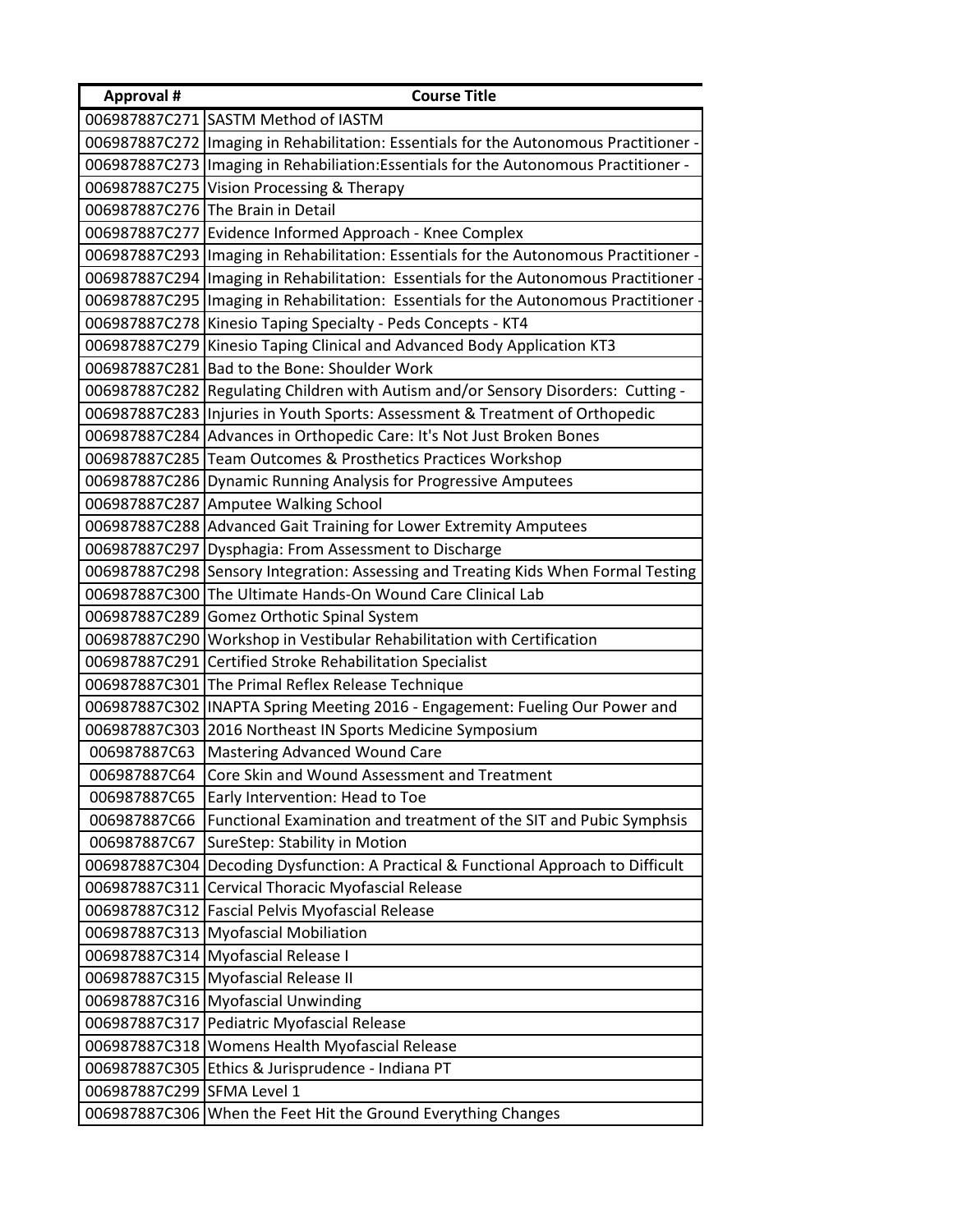|                                | 006987887C307   Dry Needling (DN) Program DN-1 - Foundations I                                                                           |  |  |
|--------------------------------|------------------------------------------------------------------------------------------------------------------------------------------|--|--|
|                                | 006987887C309 Gray Institute Introduction to Applied Functional Science                                                                  |  |  |
|                                | 006987887C310 An Evidence-Based Orthopedic Manual Therapy Approach to Cervical                                                           |  |  |
|                                | 006987887C320 Balance & Falls Management: A Systematic Overview                                                                          |  |  |
|                                | 006987887C319 Therapeutic Yoga for Children with Special Needs                                                                           |  |  |
|                                | 006987887C321 Manual Therapy to the Lower Quadrant                                                                                       |  |  |
|                                | 006987887C322 Ethics, Professional Responsibility and Jurisprudence for PTs and PTAs                                                     |  |  |
|                                | 006987887C296 Should I or Shouldn't I? Your Code of Ethics                                                                               |  |  |
|                                | 006987887C323 Rehab Management of Cardiac Conditions                                                                                     |  |  |
|                                | 006987887C324 Therapy Approaches to Dementia                                                                                             |  |  |
|                                | 006987887C325 Manual Therapy for the Cervical Spine                                                                                      |  |  |
|                                | 006987887C326 Yoga and Mindfulness in the Classroom                                                                                      |  |  |
|                                | 006987887C327 Maximizing Outcomes for Moderate to Severe Brain Injury: A Focus                                                           |  |  |
|                                | 006987887C330 Evaluation and Treatment: The Young Athletic Hip                                                                           |  |  |
|                                | 006987887C331 Current Concepts in Shoulder and Knee Rehabilitation                                                                       |  |  |
|                                | 006987887C332 Continuity Assessment/Record Evaluation (CARE) Mobility & Self Care                                                        |  |  |
|                                | 006987887C333 Neuromuscular and Neurodegenerative Diseases                                                                               |  |  |
|                                | 006987887C334 The Total Joint Replacement Patient                                                                                        |  |  |
|                                | 006987887C336 Rehabilitation of Shoulder and Knee Pathology                                                                              |  |  |
|                                | 006987887C338 Total Joint Rehabilitation: Matching Intervention to Knee & Hip                                                            |  |  |
|                                | 006987887C347 Chronic Heart Failure and Rehab                                                                                            |  |  |
|                                | 006987887C348 Continence Improvement                                                                                                     |  |  |
|                                | 006987887C349 Electrode Application and Safety                                                                                           |  |  |
|                                | 006987887C350 Orthotic Therapy                                                                                                           |  |  |
|                                | 006987887C351 Physical Agent Modality Basics                                                                                             |  |  |
|                                | 006987887C352 Stroke Hand Edema                                                                                                          |  |  |
|                                | 006987887C353 Therapy Tests & Measures (TTM-1HR)                                                                                         |  |  |
| 006987887C354 Wound Healing    |                                                                                                                                          |  |  |
|                                | 006987887C355 Chronic Obstructive Pulmonary Disease                                                                                      |  |  |
|                                | 006987887C356 Contracture Management                                                                                                     |  |  |
| 006987887C357 Fall Prevention  |                                                                                                                                          |  |  |
|                                | 006987887C358 Pain Management                                                                                                            |  |  |
|                                | 006987887C359 Rheumatoid Arthritis of the Wrist and Hand                                                                                 |  |  |
|                                | 006987887C360 Stroke Recovery                                                                                                            |  |  |
| 006987887C339                  | 006987887C361 Therapy Tests & Measure (TTM-2HR)<br>Clinical Care for Adults with Behavioral and Mental Illness                           |  |  |
|                                |                                                                                                                                          |  |  |
| 006987887C340                  | Vestibular Rehabilitation Therapy<br>The Older Adult Journey Through Healthcare                                                          |  |  |
| 006987887C342<br>006987887C344 |                                                                                                                                          |  |  |
|                                | Gross Motor Development for Children With Down Syndrome From<br>006987887C345 Networking & Educational Seminar for Lymphedema Therapists |  |  |
| 006987887C346                  | <b>Gray Institute Live Function</b>                                                                                                      |  |  |
|                                |                                                                                                                                          |  |  |
| 006987887C363                  | 006987887C362 Functional Dry Needling Level 1<br>Development and Maturation of Lower Extremity Biomechanics: How                         |  |  |
| 006987887C364                  | Innovative Management of the Hip: Improving Outcomes in Fewer                                                                            |  |  |
| 006987887C365                  | Optimal Care for Seniors: A Multi-Disciplinary Geriatric Care                                                                            |  |  |
|                                |                                                                                                                                          |  |  |
| 006987887C366                  | The Total Joint Replacement Patient: Supporting a Successful Journey                                                                     |  |  |
| 006987887C367                  | 9th Annual Stroke Care Now Network Conference                                                                                            |  |  |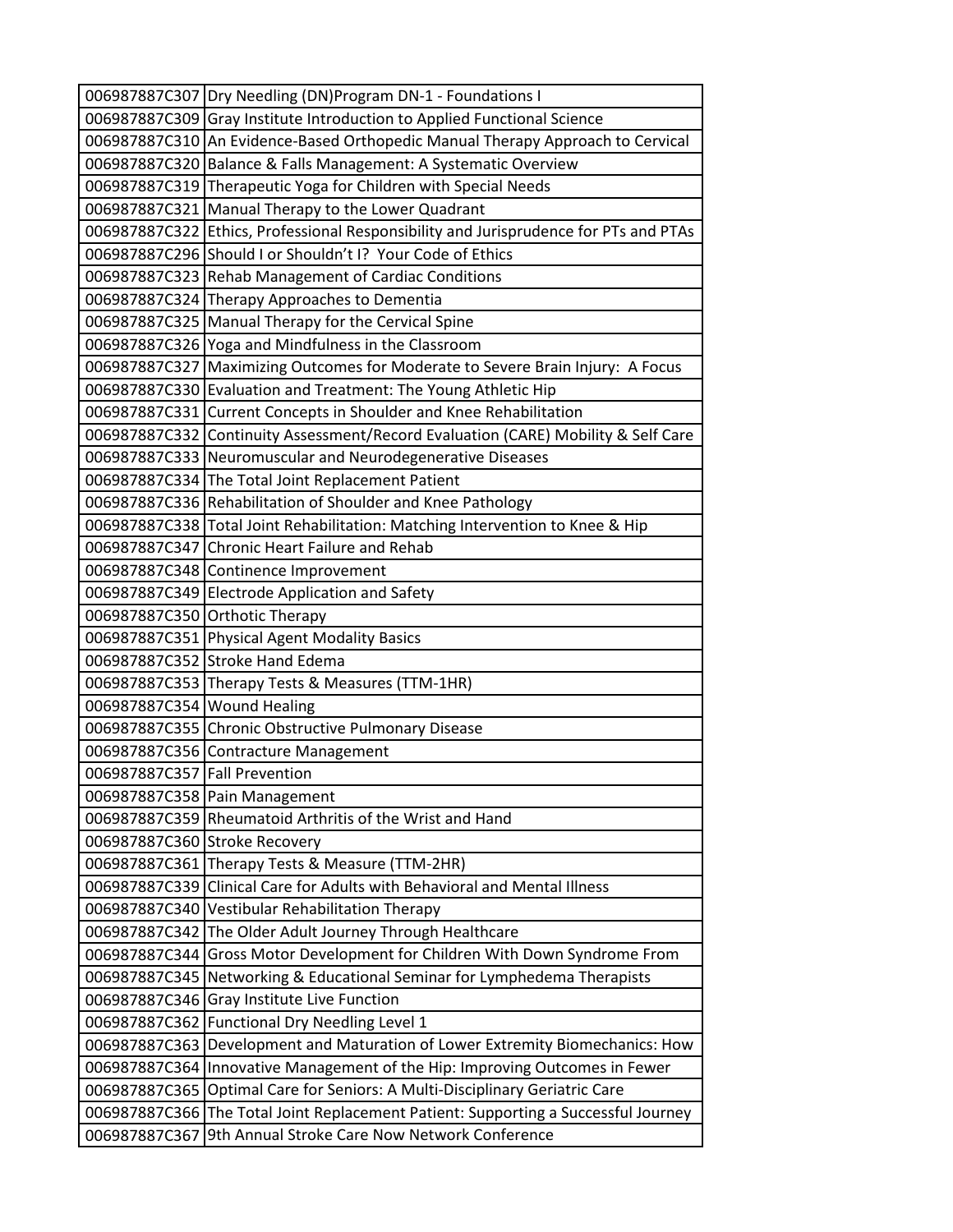|                               | 006987887C368 Cognitive Therapy for Dementia: Effective Evaluation and Therapeutic |  |
|-------------------------------|------------------------------------------------------------------------------------|--|
|                               | 006987887C369 Gait Training for Physical Therapists: An In-Depth Training on       |  |
|                               | 006987887C370 Objective Testing for Gcode Billing and Application                  |  |
|                               | 006987887C371 An Outline of Aquatic Therapy Benefits, Guidelines and Treatment     |  |
|                               | 006987887C372 Knee Pain: Complete Management From Start to Finish                  |  |
|                               | 006987887C373 The Aging Brain: Assessments, Treatments and Interventions for       |  |
|                               | 006987887C374 Rehabilitation and Woundcare                                         |  |
|                               | 006987887C375 Introduction to Prosthetics - A Comprehensive Look at Postoperative  |  |
|                               | 006987887C381 Physical Agent Modality Basics-Ultrasound                            |  |
|                               | 006987887C382 Physical Agent Modality Basics-Shortwave Diathermy                   |  |
|                               | 006987887C383 Physical Agent Modality Basics-Electrotherapy                        |  |
|                               | 006987887C384 Post Operative Hip and Knee Therapy                                  |  |
|                               | 006987887C385   PAMS In Subacute Rehab                                             |  |
|                               | 006987887C386 Upper Quadrant Patterned Electrical Neuromuscular Stimulation        |  |
|                               | 006987887C387 Lower Quadrant Patterned Electrical Neuromuscular Stimulation        |  |
|                               | 006987887C388 Herpes Zoster & Postherpetic Neuralgia                               |  |
| 006987887C389 Hemiplegic Gait |                                                                                    |  |
| 006987887C390 Group Therapy   |                                                                                    |  |
| 006987887C391 SFMA Level 2    |                                                                                    |  |
|                               | 006987887C392 LSVT Big Training and Certification Workshop                         |  |
|                               | 006987887C393 Chronic Pain - Understand, Educate, Intervene                        |  |
|                               | 006987887C394 Decoding Dysfunction: A Practical & Functional Approach to the       |  |
|                               | 006987887C274 Solutions for the Senior Care Professionals                          |  |
|                               | 006987887C397 Indiana Physical Therapy Ethics and Jurisprudence                    |  |
|                               | 006987887C398 Promoting Function via Manual Therapy and Kinesio-Taping             |  |
|                               | 006987887C399 MPS Neuromechanical Therapy to Improve Functional Outcomes           |  |
|                               | 006987887C400 Alternative Payment Models and Therapy: From Power Players to        |  |
|                               | 006987887C401 Compliance and Transitions to Quality-Based Payment                  |  |
|                               | 006987887C402 Ultrasound Therapy and TENS for Pain Management After LEJR           |  |
|                               | 006987887C405 Skin & Wound Care Skills - 3 Day Intensive Training                  |  |
|                               | 006987887C407 The Orthopaedic Patient: Musculoskeletal Concepts for Acute and      |  |
|                               | 006987887C408 Manual Therapy and Kinesiology Taping                                |  |
|                               | 006987887C409 Core Strengthening Strategies for Seniors                            |  |
|                               | 006987887C410 Managing Challenging Patient & Family Behaviors: 101 Strategies for  |  |
|                               | 006987887C411 Evidence-Based Evaluation and Management of Concussion: On-Field     |  |
|                               | 006987887C412   Introductory Spinal Manipulation                                   |  |
|                               | 006987887C413 Post Operative Prosthetic Modalities for Lower Limb Amputation       |  |
|                               | 006987887C414 Survival Spanish for Occupational and Physical Therapy               |  |
|                               | 006987887C415 Autism Spectrum Disorder: Evidence Based Interventions for           |  |
| 006987887C416                 | Gem 1: Instrumentation and EPA Overview                                            |  |
| 006987887C417                 | Gem 2: Contractures, Pain, and Biofeedback                                         |  |
| 006987887C418                 | Gem 3: Wound Care and Urinary Incontinence                                         |  |
| 006987887C419                 | Online LSVT BIG Training and Certification Workshop                                |  |
|                               | 006987887C420 Essential Training Parameters: Roles of Dose, Intensity and Task in  |  |
|                               | 006987887C421 Advances in Skincare and Wound Management: What's Changed in         |  |
| 006987887C422                 | <b>Osteoporosis and Bone Health</b>                                                |  |
|                               | 006987887C423 Amazing Customer Service- Individuals                                |  |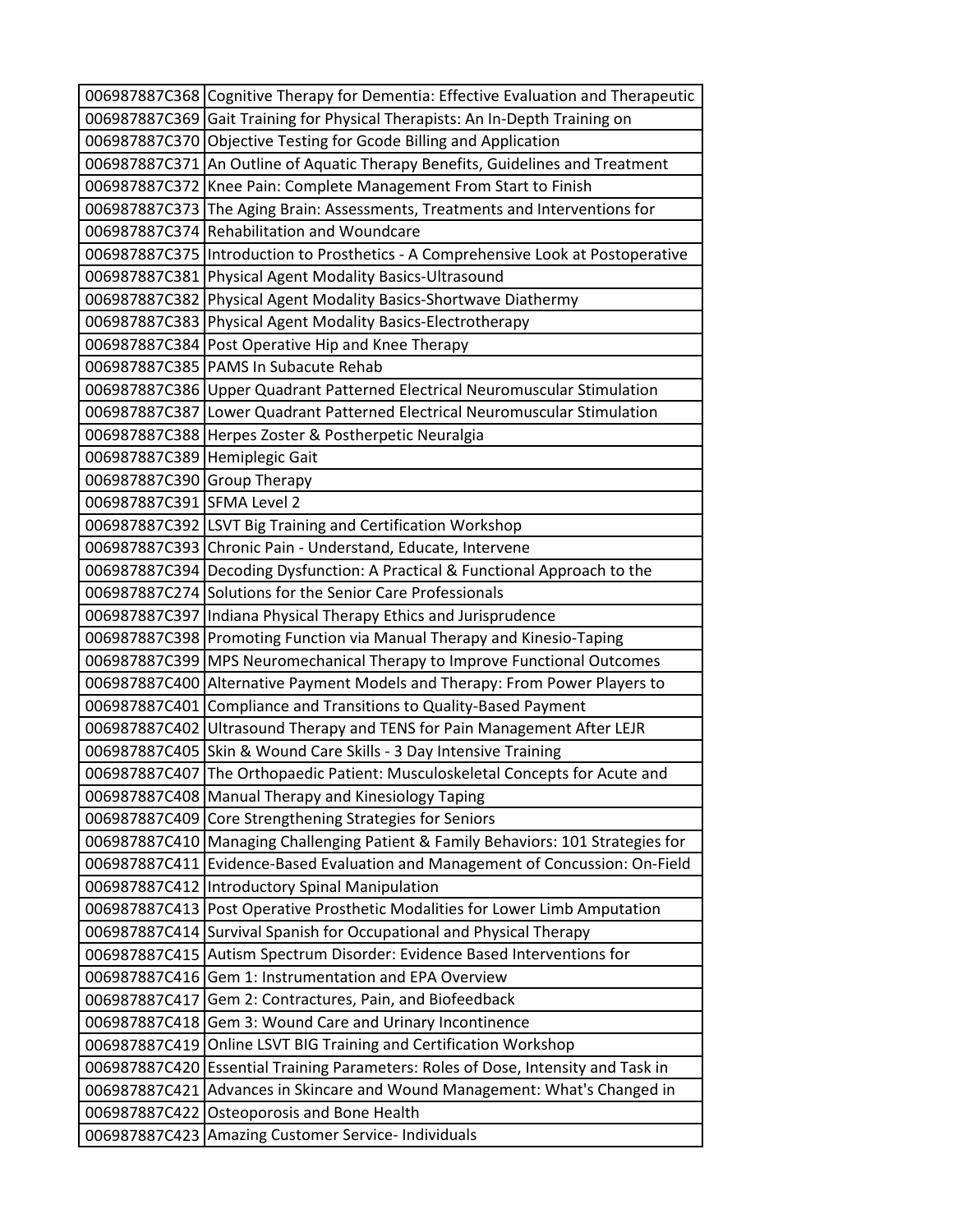| 006987887C424 Called to Care |                                                                                   |  |
|------------------------------|-----------------------------------------------------------------------------------|--|
|                              | 006987887C425 Vestibular Rehabilitation: An Introductory Course                   |  |
|                              | 006987887C426 Innovative Management of the Lower Quarter: Maximizing Outcomes     |  |
|                              | 006987887C427 Documenting Medical Necessity and Ethics                            |  |
|                              | 006987887C428 Orthotic Management for the Hypotonia and Hypertonia Patient        |  |
|                              | 006987887C429 AFO Designs Available to Todays Pediatric Patient Population        |  |
|                              | 006987887C430 Cranial Remolding: When is it Necessary?                            |  |
|                              | 006987887C431 A Look at Gait and the Effects of Lower Extremity Orthotics         |  |
|                              | 006987887C432 Specialty Bracing                                                   |  |
|                              | 006987887C433 Yoga and Mindfulness in the Classroom                               |  |
|                              | 006987887C434 Common Problems in Arrhythmia Mangement: A Case-Based               |  |
|                              | 006987887C435 ATI - Indiana Educational Breakout                                  |  |
|                              | 006987887C436 Ossur Advanced Technology Symposium                                 |  |
|                              | 006987887C437 Trigger Point Dry Needling Level 1                                  |  |
|                              | 006987887C438 Integrating Traditional Yoga Practice w/ Conventional Therapy for   |  |
|                              | 006987887C439 Development of Gait: Back to the Basics                             |  |
|                              | 006987887C440 4th Annual Star Program Connection Conference                       |  |
|                              | 006987887C441 The 12th Annual Advanced Wound Therapeutics Symposium               |  |
|                              | 006987887C442 Cardiac Disease: Rehab Goals to Prevent Future Complications        |  |
|                              | 006987887C443 From Start to Finish: A Journey Through Wound Care                  |  |
|                              | 006987887C444   Development of Gait: Back to the Beginning                        |  |
|                              | 006987887C445 Self-Regulation in Children: Keeping the Body, Mind and Emotions on |  |
|                              | 006987887C446 Therapeutic Strategies for Degenerative Joint Disease               |  |
|                              | 006987887C447 Self-Regulation in Children: Keeping the Body, Mind and Emotions on |  |
|                              | 006987887C448 Evaluation and Treatment of the Clumsy Child                        |  |
|                              | 006987887C449 The Athletic Lower Quarter                                          |  |
|                              | 006987887C450 Examination and Treatment of Running Injuries                       |  |
|                              | 006987887C451 The Development of Gait: Back to the Beginning                      |  |
|                              | 006987887C452 Don't Take that Tone! Overcoming the Hypotonic Myth                 |  |
|                              | 006987887C453 Therapeutic Neuroscience Education Course - INAPTA Central District |  |
|                              | 006987887C454 An Evidence-Based Orthopedic Manual Therapy Approach to Lumbar      |  |
|                              | 006987887C455 Physical Agent Modality Documentation Recommendations (online)      |  |
|                              | 006987887C456   INAPTA 2016 Fall Conference                                       |  |
| 006987887C457                | <b>Upper Quarter</b>                                                              |  |
|                              | 006987887C459   Fundamentals & Advanced (KT1&KT2)                                 |  |
| 006987887C460                | <b>INAPTA Practice &amp; Payment Updates 2016</b>                                 |  |
| 006987887C461                | Balance, Bags and Balls                                                           |  |
|                              | 006987887C462 A World of Hurt: A Guide to Classifying Pain                        |  |
|                              | 006987887C463   Functional Capacity Evaluation Training Course                    |  |
| 006987887C464                | Work Hardening/Conditioning Training Course                                       |  |
| 006987887C465                | Interprofessional Education and Practice Conference                               |  |
|                              | 006987887C466 Manual Therapy for the Geriatric Patient                            |  |
| 006987887C467                | New Payment System: 2017 Evaluation Codes                                         |  |
| 006987887C468                | <b>Mental Health Overview</b>                                                     |  |
| 006987887C469                | Cognitive Defects Management: Focus on Dementia                                   |  |
| 006987887C470                | Practical Communication Strategies for Persons With Dementia                      |  |
| 006987887C471                | Common Neurological Conditions in Children                                        |  |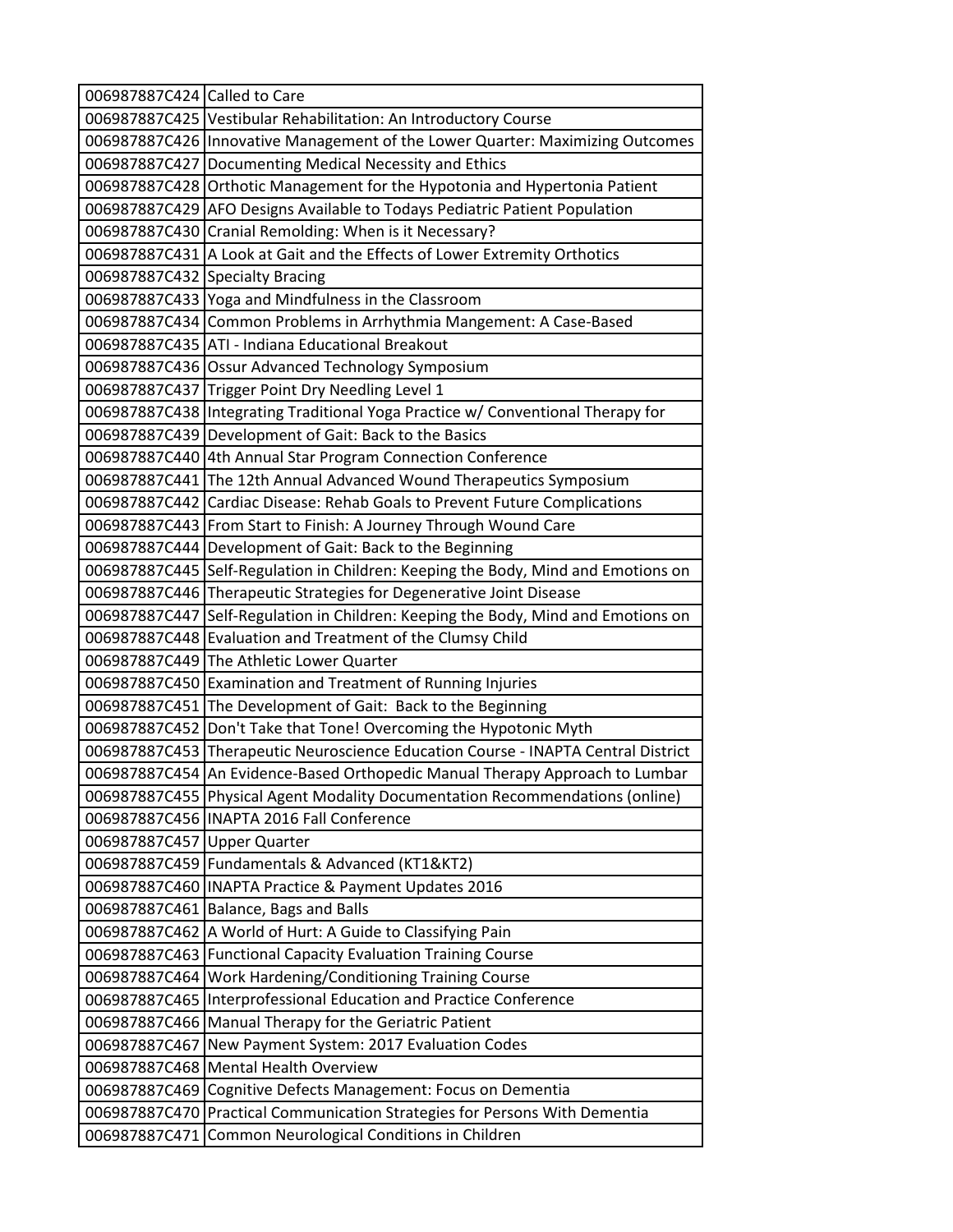| 006987887C472   Impact of Psychosocial Factors on Pain and Disability                |  |
|--------------------------------------------------------------------------------------|--|
| 006987887C473 NEURO DEVELOPMENTAL MOVEMENT IN PEDIATRICS                             |  |
| 006987887C474 The Symptomatic SI Joint: Clinical Examination, Differential Diagnosis |  |
| 006987887C476 Ethics & Jurisprudence for PTs in Indiana                              |  |
| 006987887C477 Virtual Reality Augmented Therapy                                      |  |
| 006987887C478 Residual Limb Therapy                                                  |  |
| 006987887C479 Physical Agent Modality Basics-Shortwave Diathermy                     |  |
| 006987887C480 Physical Agent Modality Basics-Electrotherapy                          |  |
| 006987887C481 Physical Agent Modality Documentation (LIVE)                           |  |
| 006987887C482 Progressive Resistance Exercise with Elastic Bands                     |  |
| 006987887C483 Physical Agent Modality Basics-Ultrasound                              |  |
| 006987887C484 Aerobic Exercise for Aging Adults                                      |  |
| 006987887C485 Autism Meltdowns in Children and Adolescents                           |  |
| 006987887C486 Pediatrics: Seating and Mobility Considerations for the 0-16           |  |
| 006987887C487 Amputee Gait Analysis                                                  |  |
| 006987887C488 Overview of Cervical & Spinal Orthotics                                |  |
| 006987887C489 Overview of Lower Extremity Orthotics                                  |  |
| 006987887C490 Prosthetic Feet & Knees                                                |  |
| 006987887C491 Prosthetics: The Foundational Puzzle Pieces                            |  |
| 006987887C492 Prosthetic Suspension Techniques                                       |  |
| 006987887C493 Navigating New Pathways                                                |  |
| 006987887C494 A Pain Science Approach to Treating Complex Regional Pain Syndrome     |  |
| 006987887C495 A Pain Science Approach to Headaches                                   |  |
| 006987887C496 Therapeutic Neuroscience Education: Explaining Pain to Change Pain     |  |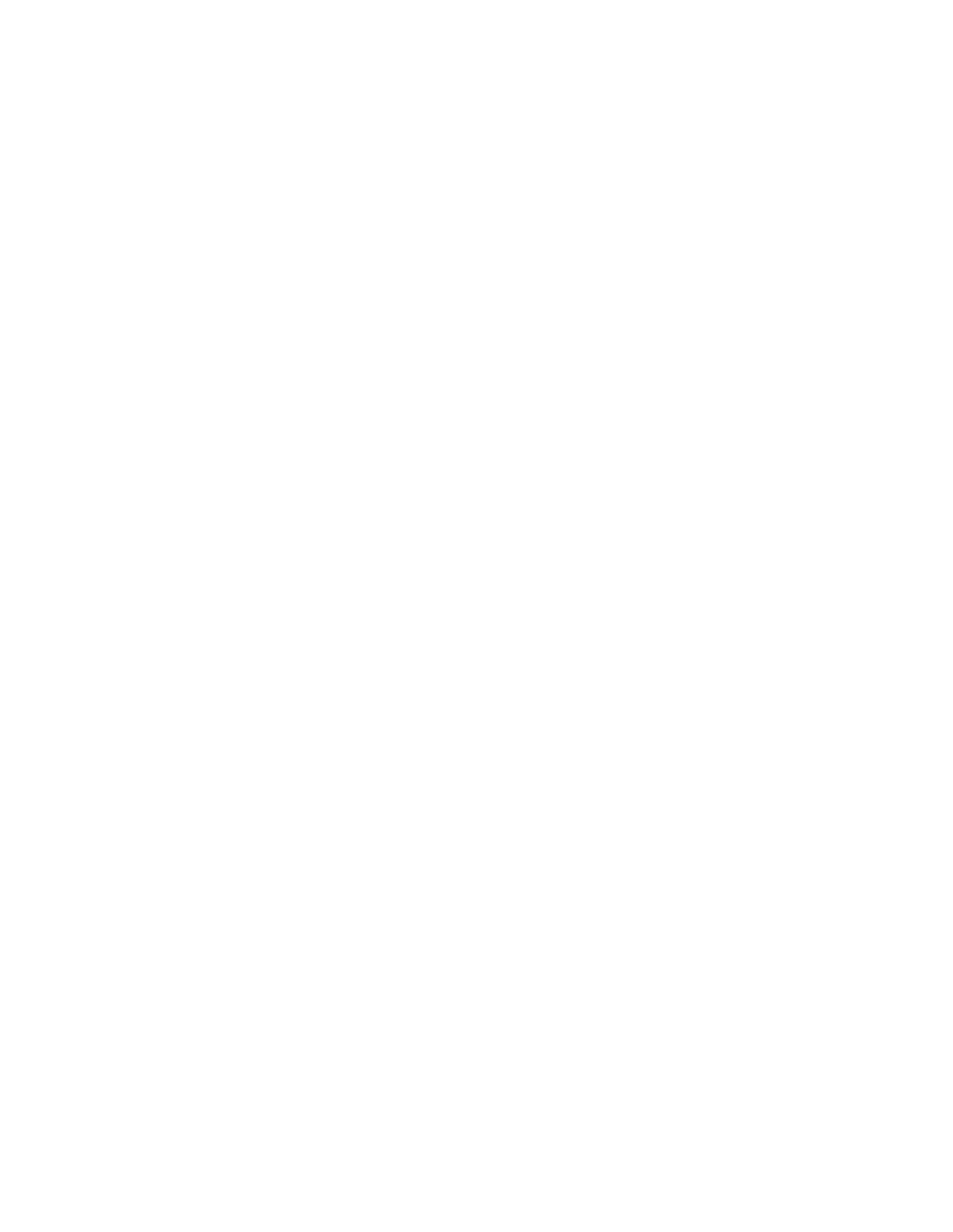| <b>Contact Hours Approved</b> | <b>Approval Date</b> | <b>Expiration Date</b> |
|-------------------------------|----------------------|------------------------|
| 8                             | 1/19/2016            | 1/19/2017              |
| 1.5                           | 1/14/2016            | 2/1/2017               |
| 3                             | 1/14/2016            | 2/1/2017               |
| 6.25                          | 1/14/2016            | 4/25/2017              |
| 6.25                          | 1/4/2016             | 1/6/2017               |
| 8                             | 1/4/2016             | 1/5/2017               |
| 3                             | 1/14/2016            | 2/1/2017               |
| 6                             | 1/14/2016            | 2/1/2017               |
| 13.5                          | 1/14/2016            | 2/1/2017               |
| 8                             | 2/12/2016            | 6/11/2017              |
| 8                             | 2/12/2016            | 6/14/2017              |
| 3.5                           | 2/12/2016            | 3/12/2017              |
| 6.25                          | 2/12/2016            | 5/16/2017              |
| 6.25                          | 2/12/2016            | 4/11/2017              |
| 6.25                          | 2/12/2016            | 4/6/2017               |
| 13.25                         | 3/1/2016             | 3/1/2017               |
| $\overline{2}$                | 3/1/2016             | 3/2/2017               |
| $\overline{2}$                | 3/1/2016             | 3/2/2017               |
| 2                             | 3/1/2016             | 3/2/2017               |
| 6.25                          | 3/1/2016             | 3/1/2017               |
| 6.25                          | 3/1/2016             | 3/1/2017               |
| 6.25                          | 3/1/2016             | 3/1/2017               |
| 7                             | 3/1/2016             | 3/1/2017               |
| 21                            | 3/1/2016             | 3/1/2017               |
| $\overline{7}$                | 3/1/2016             | 3/1/2017               |
| 14                            | 3/1/2016             | 3/1/2017               |
| 3                             | 3/1/2016             | 3/1/2017               |
| 7 - Day 1 or 3 - Day 2        | 3/1/2016             | 3/1/2017               |
| 6                             | 3/3/2015             | 3/3/2016               |
| 6                             | 3/3/2015             | 3/3/2016               |
| 2.5                           | 3/3/2015             | 3/3/2016               |
| 13                            | 3/3/2015             | 3/3/2016               |
| $\overline{2}$                | 3/3/2015             | 3/3/2016               |
| 16                            | 3/1/2016             | 3/1/2017               |
| 20                            | 3/1/2016             | 3/1/2017               |
| 20                            | 3/1/2016             | 3/1/2017               |
| 12                            | 3/1/2016             | 3/1/2017               |
| 20                            | 3/1/2016             | 3/1/2017               |
| 20                            | 3/1/2016             | 3/1/2017               |
| 20                            | 3/1/2016             | 3/1/2017               |
| 12                            | 3/1/2016             | 3/1/2017               |
| 25                            | 3/1/2016             | 3/1/2017               |
| $\overline{2}$                | 6/1/2016             | 5/31/2017              |
| 15                            | 3/1/2016             | 3/1/2017               |
| 16                            | 3/8/2016             | 3/8/2017               |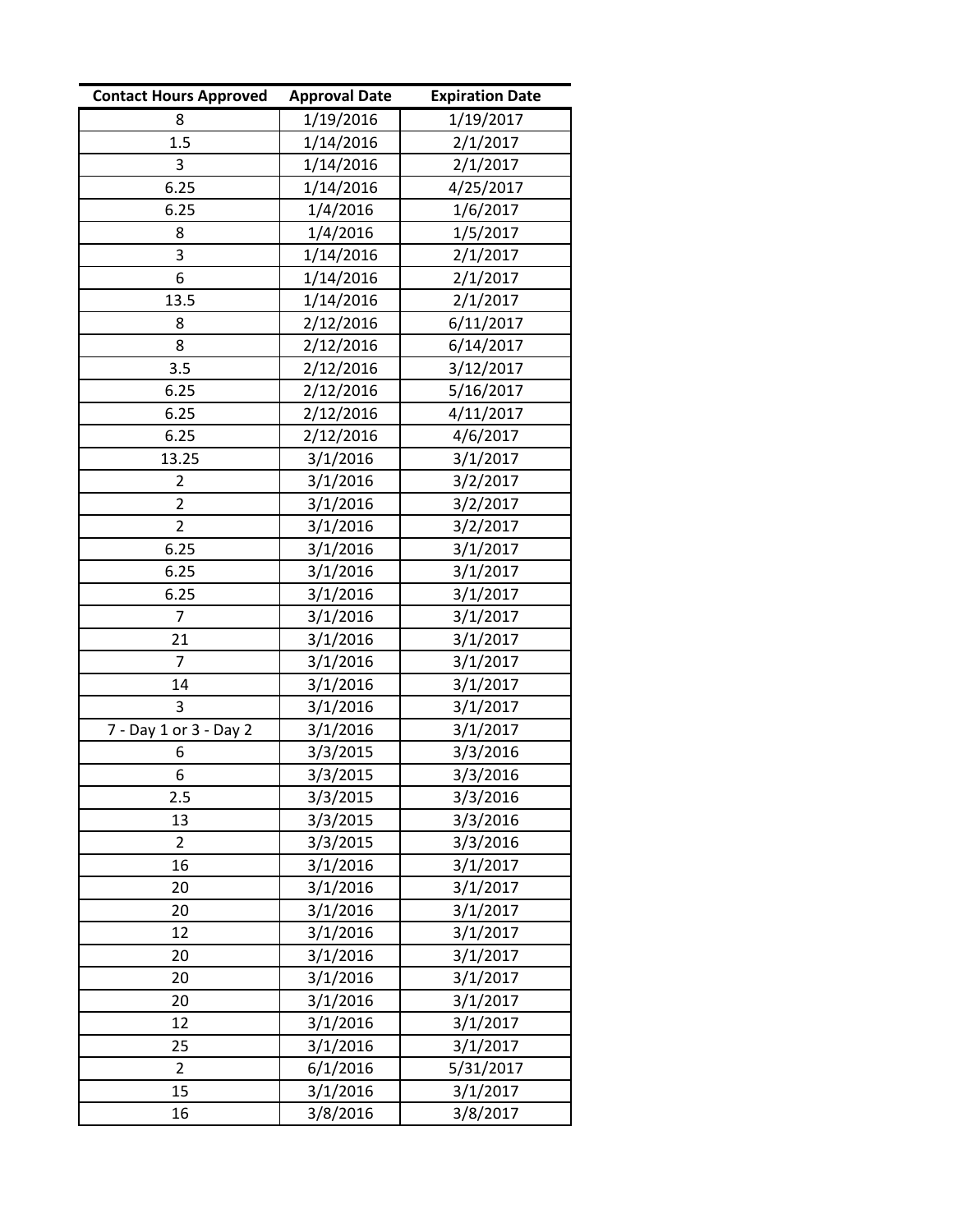| 34                      | 3/23/2016 | 3/23/2017 |
|-------------------------|-----------|-----------|
| 7.5                     | 3/23/2016 | 3/23/2017 |
| $\overline{7}$          | 3/2/2016  | 3/2/2017  |
| 7.5                     | 3/30/2016 | 3/30/2017 |
| 8                       | 3/9/2016  | 3/9/2017  |
| 13                      | 3/30/2016 | 3/30/2017 |
| 2                       | 3/8/2016  | 3/8/2017  |
| $\overline{2}$          | 3/8/2016  | 3/8/2017  |
| 4                       | 4/6/2016  | 4/6/2017  |
| 2                       | 3/30/2016 | 3/30/2017 |
| 7.5                     | 3/23/2016 | 3/23/2017 |
| 6.5                     | 3/30/2016 | 3/30/2017 |
| 7                       | 3/23/2016 | 3/23/2017 |
| 10.5                    | 3/30/2016 | 3/30/2017 |
| 11                      | 3/30/2016 | 3/30/2017 |
| 3                       | 3/30/2016 | 3/30/2017 |
| 6                       | 3/30/2016 | 3/30/2017 |
| 6.5                     | 3/30/2016 | 3/30/2017 |
| 15.5                    | 3/30/2016 | 3/30/2017 |
| 6.5                     | 3/29/2016 | 3/30/2017 |
| $\overline{2}$          | 4/19/2016 | 4/23/2017 |
| 3                       | 4/19/2016 | 4/23/2017 |
| $\mathbf{1}$            | 4/19/2016 | 4/23/2017 |
| $\overline{\mathbf{c}}$ | 4/19/2016 | 4/23/2017 |
| 5                       | 4/19/2016 | 4/23/2017 |
| $\mathbf{1}$            | 4/19/2016 | 4/23/2017 |
| $\mathbf 1$             | 4/19/2016 | 4/23/2017 |
| 3                       | 4/19/2016 | 4/23/2017 |
| $\mathbf{1}$            | 4/19/2016 | 4/23/2017 |
| 3                       | 4/19/2016 | 4/23/2017 |
| 3                       | 4/19/2016 | 4/23/2017 |
| 3                       | 4/19/2016 | 4/23/2017 |
| $\mathbf{1}$            | 4/19/2016 | 4/23/2017 |
| $\mathbf{1}$            | 4/19/2016 | 4/23/2017 |
| $\overline{2}$          | 4/19/2016 | 4/23/2017 |
| 4.34                    | 4/21/2016 | 4/21/2017 |
| 5                       | 4/21/2016 | 4/21/2017 |
| 6                       | 4/21/2016 | 4/21/2017 |
| 6                       | 4/30/2016 | 4/30/2017 |
| 13                      | 4/21/2016 | 4/21/2017 |
| 7.5                     | 4/19/2016 | 4/19/2017 |
| 27                      | 4/21/2016 | 4/21/2017 |
| 7                       | 4/25/2016 | 4/25/2017 |
| 8                       | 4/19/2016 | 4/19/2017 |
| 6                       | 4/25/2016 | 4/25/2017 |
| 6.25                    | 4/25/2016 | 4/25/2017 |
| 3                       | 4/30/2016 | 4/30/2017 |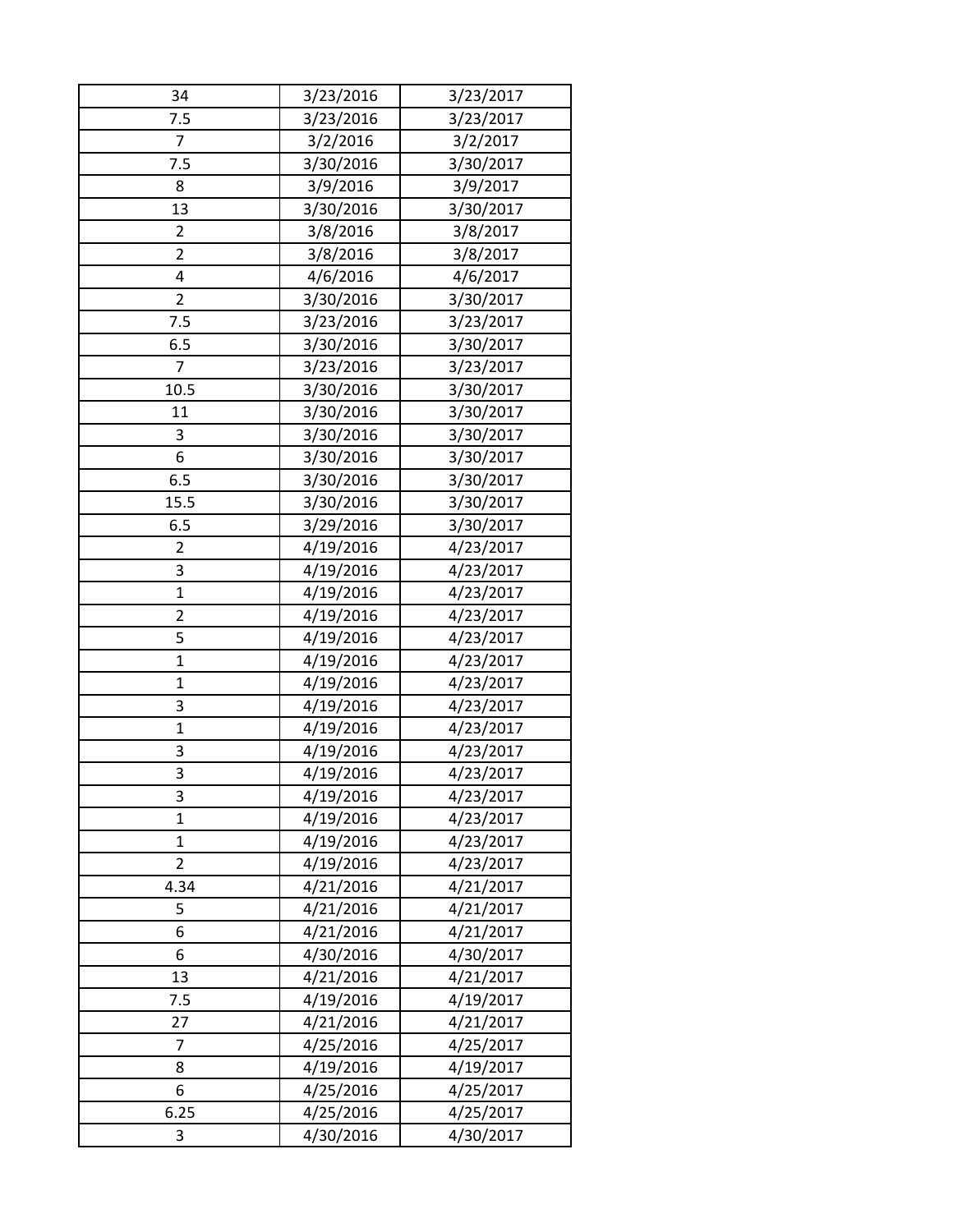| 6.25           | 4/25/2016 | 4/25/2017 |
|----------------|-----------|-----------|
| 6.75           | 4/21/2016 | 4/21/2017 |
| 1.5            | 5/13/2016 | 5/13/2017 |
| 4              | 4/25/2016 | 4/25/2017 |
| 16             | 5/3/2016  | 5/3/2017  |
| 6.25           | 4/30/2016 | 4/30/2017 |
| 1.35           | 4/30/2016 | 4/30/2017 |
| 7              | 5/20/2016 | 5/20/2017 |
| 1.5            | 5/25/2016 | 5/25/2017 |
| $\mathbf{1}$   | 5/25/2016 | 5/25/2017 |
| 1.5            | 5/25/2016 | 5/25/2017 |
| 2              | 5/25/2016 | 5/25/2017 |
| $\overline{2}$ | 5/25/2016 | 5/25/2017 |
| $\overline{2}$ | 5/25/2016 | 5/25/2017 |
| 2              | 5/25/2016 | 5/25/2017 |
| $\mathbf{1}$   | 5/25/2016 | 5/25/2017 |
| $\mathbf{1}$   | 5/25/2016 | 5/25/2017 |
| $\mathbf{1}$   | 5/25/2016 | 5/25/2017 |
| 15             | 5/20/2016 | 5/20/2017 |
| 12.5           | 5/20/2016 | 5/20/2017 |
| 4              | 5/20/2016 | 5/20/2017 |
| 16             | 5/20/2016 | 5/20/2017 |
| $\mathbf{1}$   | 2/29/2016 | 2/29/17   |
| 2              | 7/2/2016  | 7/2/2017  |
| $\overline{2}$ | 5/25/2016 | 5/25/2017 |
| $\overline{2}$ | 5/25/2016 | 5/25/2017 |
| 1              | 5/31/2016 | 5/31/2017 |
| $\mathbf{1}$   | 5/31/2016 | 5/31/2017 |
| $\mathbf{1}$   | 5/31/2016 | 5/31/2017 |
| 19             | 5/31/2016 | 5/31/2017 |
| 6.25           | 6/15/2016 | 6/15/2017 |
| 3              | 7/8/2016  | 7/8/2017  |
| 3              | 7/12/2016 | 7/12/2017 |
| 6.25           | 7/12/2016 | 7/12/2017 |
| 12             | 7/6/2016  | 7/6/2017  |
| 7              | 7/6/2016  | 7/6/2017  |
| $\mathbf{1}$   | 7/6/2016  | 7/6/2017  |
| 6.25           | 8/5/2016  | 8/5/2017  |
| 6.25           | 8/5/2016  | 8/5/2017  |
| 8              | 8/5/2016  | 8/5/2017  |
| 4              | 8/5/2016  | 8/5/2017  |
| 4              | 8/5/2016  | 8/5/2017  |
| 12.5           | 5/20/2016 | 5/20/2017 |
| 1.25           | 8/5/2016  | 8/5/2017  |
| 6.25           | 8/5/2016  | 8/5/2017  |
| 2.75           | 8/12/2016 | 8/12/2017 |
| 10             | 8/5/2016  | 8/5/2017  |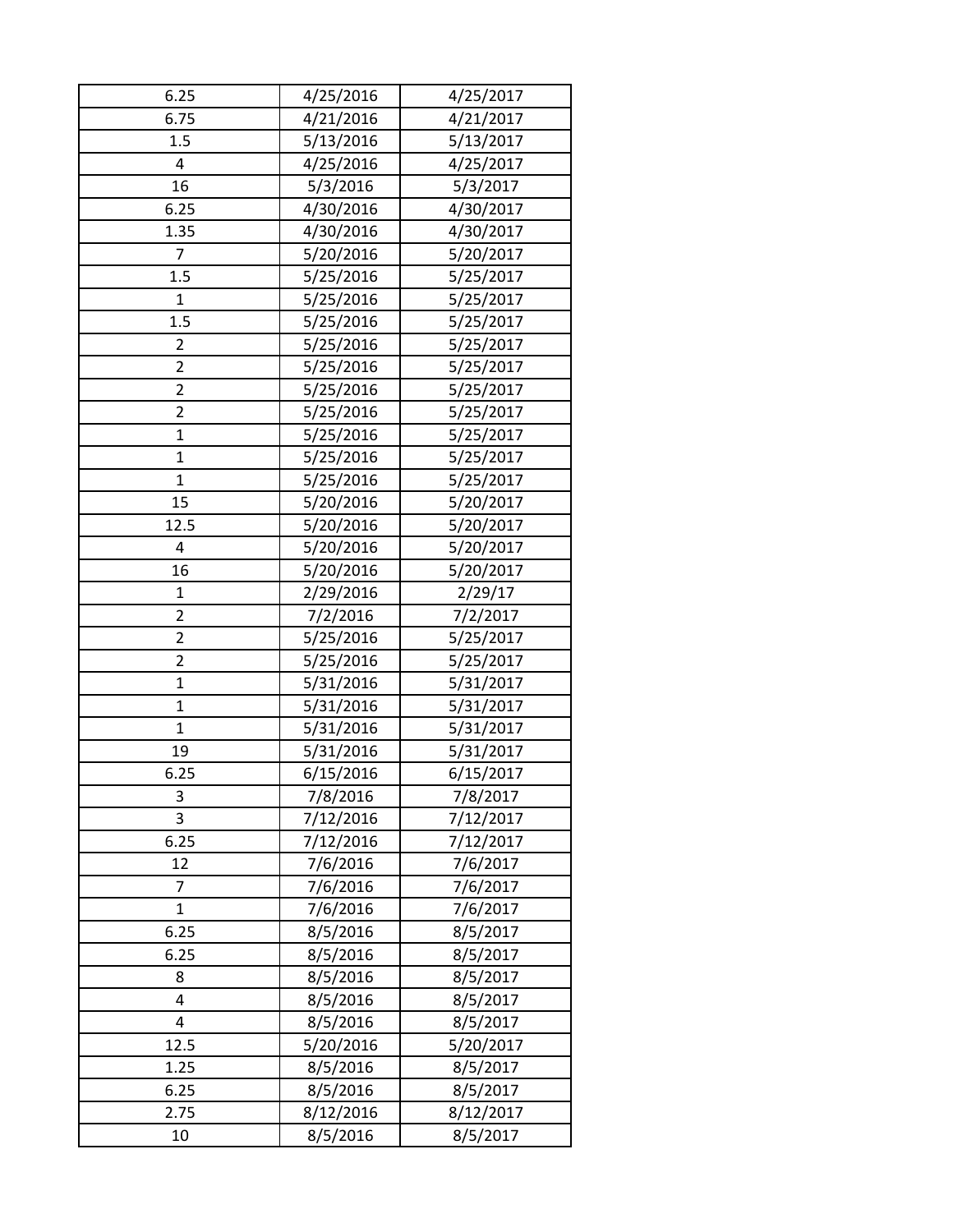| 11.5             | 8/5/2016   | 8/5/2017   |
|------------------|------------|------------|
| 7.5              | 8/5/2016   | 8/5/2017   |
| 16               | 8/5/2016   | 8/5/2017   |
| $\overline{2}$   | 8/5/2016   | 8/5/2017   |
| $\overline{2}$   | 8/5/2016   | 8/5/2017   |
| $\overline{2}$   | 8/5/2016   | 8/5/2017   |
| $\overline{2}$   | 8/5/2016   | 8/5/2017   |
| 2.5              | 8/5/2016   | 8/5/2017   |
| 4                | 8/5/2016   | 8/5/2017   |
| 6.25             | 8/26/2016  | 8/26/2017  |
| 5.25             | 9/2/2016   | 9/2/2017   |
| 7.5              | 8/26/2016  | 8/26/2017  |
| 6                | 9/2/2016   | 9/2/2017   |
| 20               | 9/2/2016   | 9/2/2017   |
| 2                | 8/29/2016  | 8/19/2017  |
| $\overline{2}$   | 9/2/2016   | 9/2/2017   |
| 12.75            | 9/8/2016   | 9/8/2017   |
| 7                | 9/2/2016   | 9/2/2017   |
| 6.25             | 9/8/2016   | 9/8/2017   |
| 6.75             | 9/27/2016  | 9/27/2017  |
| 4                | 9/23/2016  | 9/23/2017  |
| 6.25             | 9/23/2016  | 9/23/2017  |
| 6.25             | 9/23/2016  | 9/23/2017  |
| 6.25             | 9/23/2016  | 9/23/2017  |
| 16               | 9/27/2016  | 9/27/2017  |
| $7/15$ 1 - 2 day | 9/23/2016  | 9/23/2017  |
| 13.25            | 9/23/2016  | 9/23/2017  |
| $\mathbf{1}$     | 9/23/2016  | 9/23/2017  |
| 3                | 9/23/2016  | 9/23/2017  |
| 4                | 9/16/2016  | 9/16/2017  |
| 7.5              | 9/27/2016  | 9/27/2017  |
| 1                | 9/27/2016  | 9/27/2017  |
| $\overline{7}$   | 9/27/2016  | 9/27/2017  |
| 13               | 10/6/2016  | 10/6/2017  |
| 16               | 10/14/2016 | 10/14/2017 |
| 3                | 10/14/2016 | 10/14/2017 |
| 5.5              | 10/14/2016 | 10/14/2017 |
| 15               | 10/14/2016 | 10/14/2017 |
| 24               | 10/31/2016 | 10/31/2017 |
| 16               | 10/31/2016 | 10/31/2017 |
| 3.75             | 10/31/2016 | 10/31/2017 |
| 20               | 10/31/2016 | 10/31/2017 |
| 1.5              | 10/31/2016 | 10/31/2017 |
| 8                | 10/31/2016 | 10/31/2017 |
| 8                | 10/31/2016 | 10/31/2017 |
| 2                | 10/31/2016 | 10/31/2017 |
| 6                | 11/1/2016  | 11/1/2017  |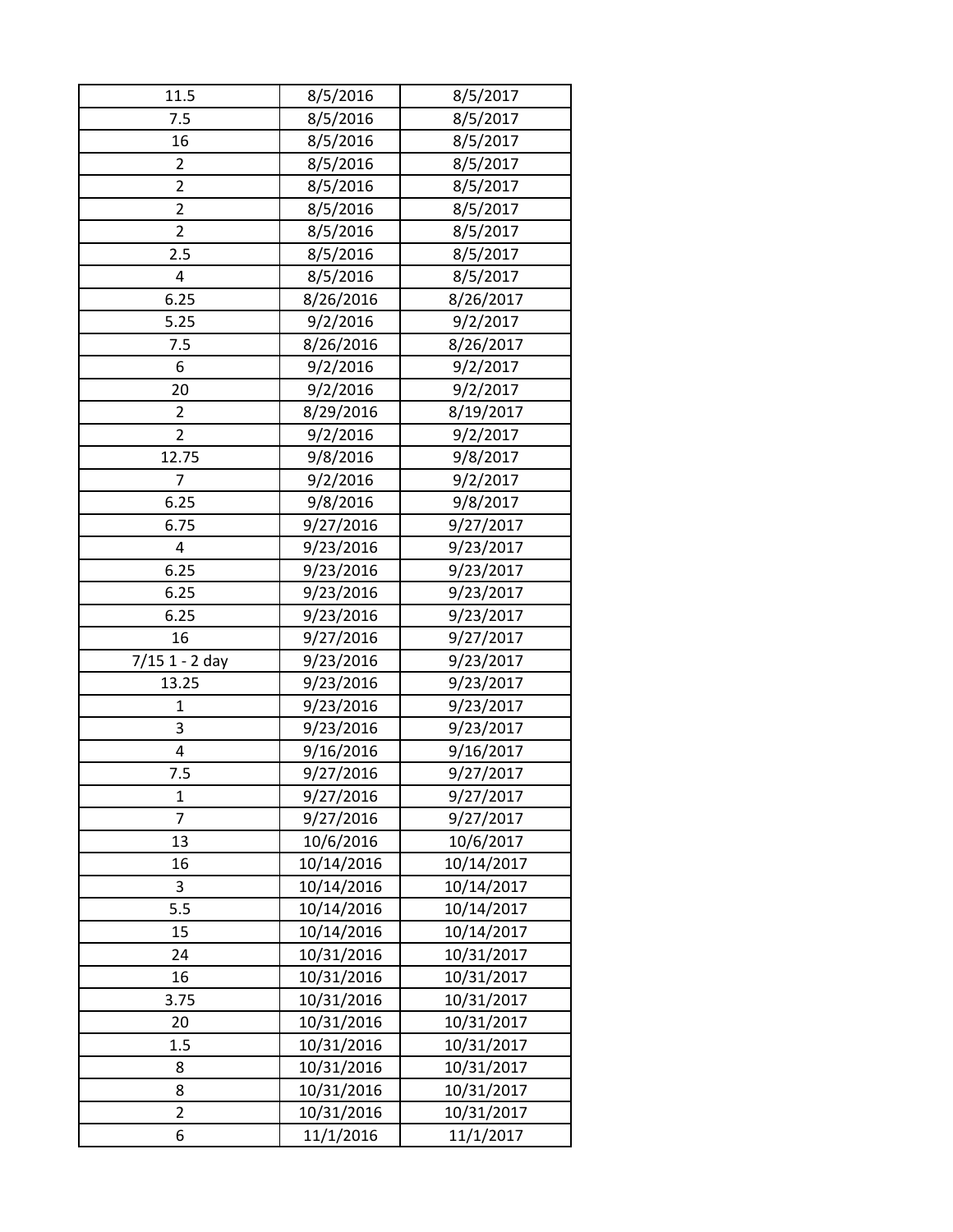| 4                       | 11/29/2016 | 11/29/2017 |
|-------------------------|------------|------------|
| 6                       | 11/29/2016 | 11/29/2017 |
| 1.5                     | 11/29/2016 | 11/29/2017 |
| 2                       | 11/29/2016 | 11/29/2017 |
| $\overline{2}$          | 12/19/2016 | 12/19/2017 |
| 2                       | 12/19/2016 | 12/19/2017 |
| 1.5                     | 12/19/2016 | 12/19/2017 |
| $\overline{2}$          | 12/19/2016 | 12/19/2017 |
| $\mathbf{1}$            | 12/19/2016 | 12/19/2017 |
| 1.5                     | 12/19/2016 | 12/19/2017 |
| $\overline{2}$          | 12/19/2016 | 12/19/2017 |
| 1.5                     | 12/19/2016 | 12/19/2017 |
| 6.25                    | 12/7/2016  | 12/7/2017  |
| 6.75                    | 12/22/2016 | 12/22/2017 |
| $\mathbf{1}$            | 1/3/2017   | 1/3/2018   |
| $\mathbf{1}$            | 1/3/2017   | 1/3/2018   |
| $\mathbf{1}$            | 1/3/2017   | 1/3/2018   |
| $\mathbf 1$             | 1/3/2017   | 1/3/2018   |
| $\mathbf{1}$            | 1/3/2017   | 1/3/2018   |
| $\mathbf{1}$            | 1/3/2017   | 1/3/2018   |
| $\overline{\mathbf{4}}$ | 12/21/2016 | 12/21/2017 |
| 3.5                     | 12/21/2016 | 12/21/2017 |
| 3.5                     | 12/21/2016 | 12/21/2017 |
| 2                       | 12/21/2016 | 12/21/2017 |
|                         |            |            |
|                         |            |            |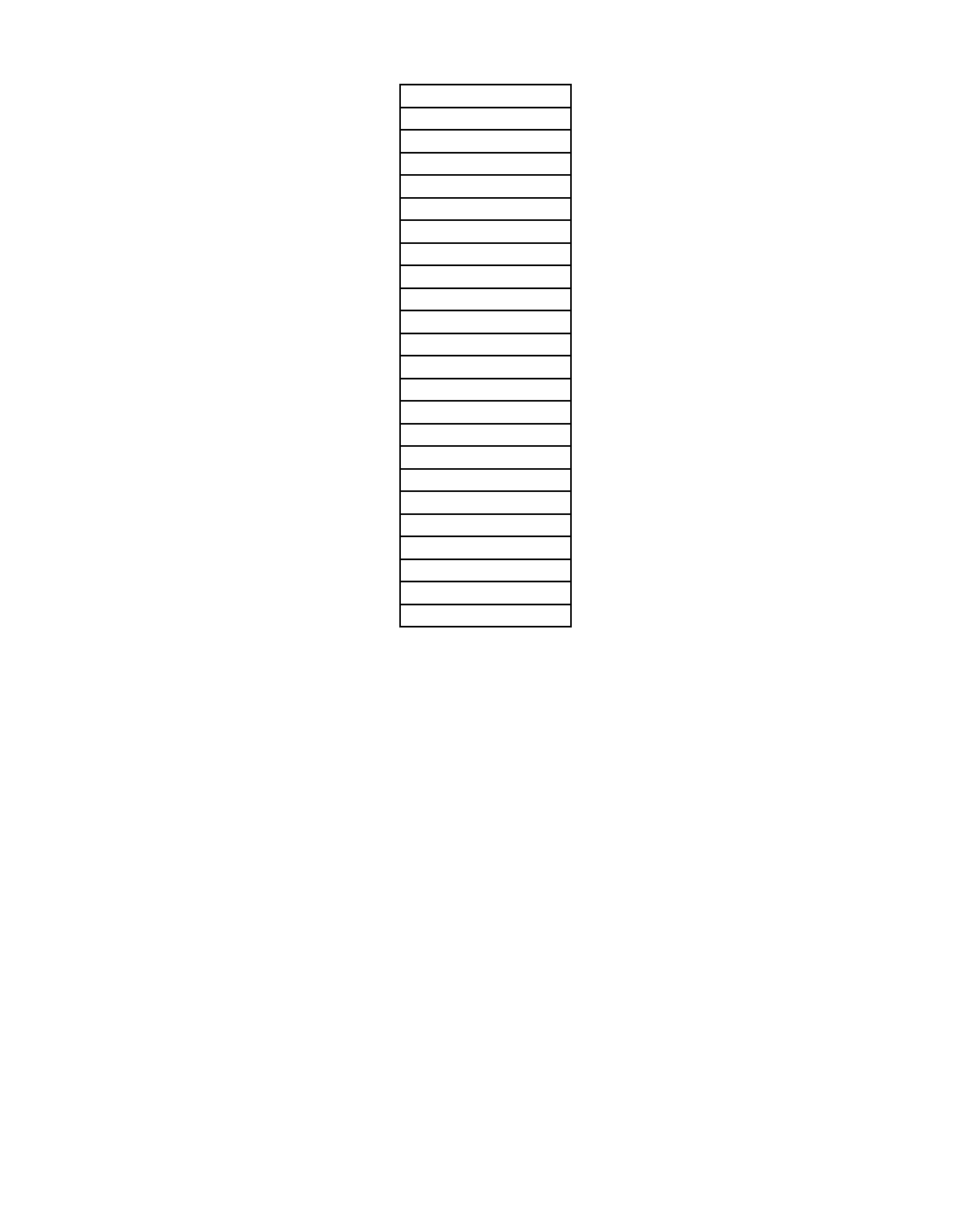| <b>Course Provider</b>                                 |
|--------------------------------------------------------|
| Carpal Therapy, Inc                                    |
| <b>INAPTA</b>                                          |
| <b>INAPTA</b>                                          |
| PESI                                                   |
| PESI                                                   |
| <b>Floyd Memorial</b>                                  |
| <b>INAPTA</b>                                          |
| <b>INAPTA</b>                                          |
| <b>INAPTA</b>                                          |
| KinesioUniversity                                      |
| KinesioUniversity                                      |
| The Orthopedic Hospital of the Lutheran Health Network |
| <b>PESI</b>                                            |
| <b>PESI</b>                                            |
| PESI                                                   |
| <b>Ossur Americas</b>                                  |
| <b>SRT Prosthetics &amp; Orthotics</b>                 |
| <b>SRT Prosthetics &amp; Orthotics</b>                 |
| <b>SRT Prosthetics &amp; Orthotics</b>                 |
| <b>PESI</b>                                            |
| PESI                                                   |
| <b>PESI</b>                                            |
| Midwest Orthotic & Technology Center                   |
| Indiana University Health La Porte Hospital            |
| Neurorecovery Unlimited LLC                            |
| PT Plus                                                |
| <b>INAPTA</b>                                          |
| Parkview Sports Medicine                               |
| Pesi                                                   |
| Pesi                                                   |
| Midwest Orthotic & Technology Center                   |
| <b>Northeast Seminars</b>                              |
| Midwest Orthotic & Technology Center                   |
| <b>CREAT</b>                                           |
| <b>Myofascial Release Seminars</b>                     |
| <b>Myofascial Release Seminars</b>                     |
| <b>Myofascial Release Seminars</b>                     |
| <b>Myofascial Release Seminars</b>                     |
| <b>Myofascial Release Seminars</b>                     |
| <b>Myofascial Release Seminars</b>                     |
| <b>Myofascial Release Seminars</b>                     |
| <b>Myofascial Release Seminars</b>                     |
| <b>Innovative Educational Services</b>                 |
| Functional Movement Systems, INC                       |
| <b>Biomechanical Services</b>                          |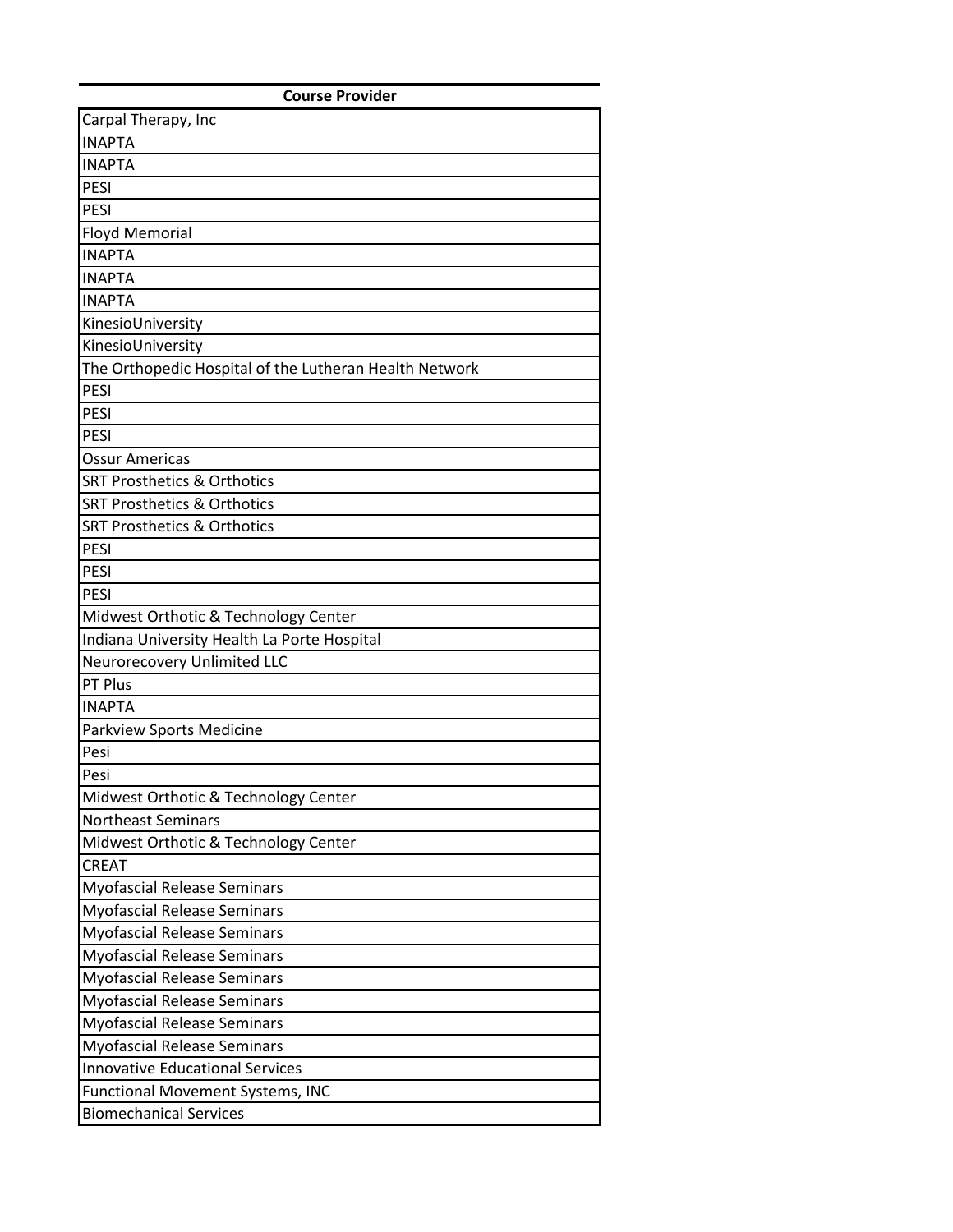| Franciscan St. Francis Health                         |
|-------------------------------------------------------|
| <b>Athletico Physical Therapy</b>                     |
| IU Health Ball Memorial Hospital                      |
| <b>Aegis Therapies</b>                                |
| St Vincent Hospital                                   |
| FysioSolutions, Inc.                                  |
| <b>Biologix Solutions, LLC</b>                        |
| Kingston Healthcare Company - Kingston of Ashland     |
| Aegis Therapies                                       |
| <b>American Senior Communities</b>                    |
| <b>INAPTA Orthopedic and Manual Therapy SIG</b>       |
| PESI                                                  |
| IU Health Ball Memorial Hospital                      |
| Methodist Sports Medicine: The Orthopedic Specialists |
| Parkview Therapy One                                  |
| <b>Optima Healthcare Solutions</b>                    |
| PESI                                                  |
| <b>PESI</b>                                           |
| <b>Athletico Physical Therapy</b>                     |
| PESI                                                  |
| <b>ACP</b>                                            |
| <b>ACP</b>                                            |
| <b>ACP</b>                                            |
| <b>ACP</b>                                            |
| <b>ACP</b>                                            |
| <b>ACP</b>                                            |
| <b>ACP</b>                                            |
| <b>ACP</b>                                            |
| <b>ACP</b>                                            |
| <b>ACP</b>                                            |
| <b>ACP</b>                                            |
| <b>ACP</b>                                            |
| <b>ACP</b>                                            |
| <b>ACP</b>                                            |
| <b>ACP</b>                                            |
| <b>Select Rehabilitation</b>                          |
| <b>Select Rehabilitation</b>                          |
| St. Vincent Medical Group Center for Healthy Aging    |
| Down Syndrome Indiana                                 |
| Lymphedema Seminars                                   |
| <b>IU DPT Program</b>                                 |
| <b>Team Rehabilitation</b>                            |
| Midwest Orthotic & Technology Center                  |
| <b>INAPTA Orthopedic and Manual Therapy SIG</b>       |
| IU Health Bloomington Hospital                        |
| PESI                                                  |
| <b>Stroke Care Network</b>                            |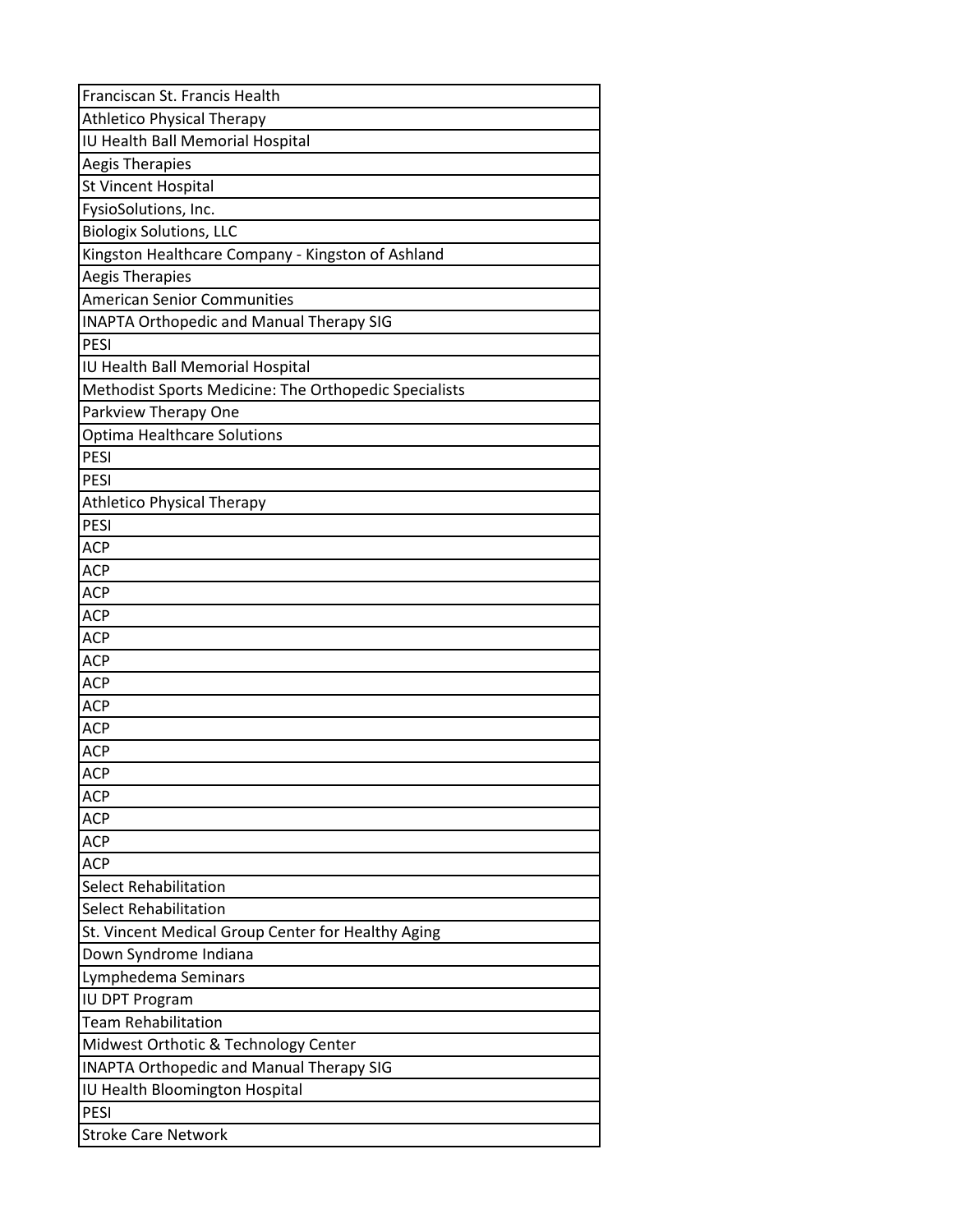| PESI                                                    |
|---------------------------------------------------------|
| Hanger Clinic                                           |
| <b>Innovative Treatment Strategies</b>                  |
| IU Health Laporte Hospital                              |
| Association of Clinical Excellence, LLC                 |
| PESI                                                    |
| <b>Select Rehabilitation</b>                            |
| <b>Prevail Prosthetics and Orthotics</b>                |
| <b>ACP</b>                                              |
| <b>ACP</b>                                              |
| <b>ACP</b>                                              |
| <b>ACP</b>                                              |
| <b>ACP</b>                                              |
| <b>ACP</b>                                              |
| <b>ACP</b>                                              |
| <b>ACP</b>                                              |
| <b>ACP</b>                                              |
| <b>ACP</b>                                              |
| Functional Movement Systems, INC                        |
| <b>LSVT Global</b>                                      |
| <b>INAPTA SW District</b>                               |
| <b>CREAT - Creative Research Education and Training</b> |
| <b>Community Howard Speciality Hospital</b>             |
| AdvantageCEUs.com                                       |
| <b>American Senior Communities</b>                      |
| <b>American Senior Communities</b>                      |
| Paragon Rehabilitation                                  |
| Paragon Rehabilitation                                  |
| Paragon Rehabilitation                                  |
| PESI                                                    |
| PESI                                                    |
| <b>American Senior Communities</b>                      |
| <b>American Senior Communities</b>                      |
| <b>PESI</b>                                             |
| Amy Garrigues                                           |
| Andrew Kleinschmidt                                     |
| <b>Hanger Clinic</b>                                    |
| PESI                                                    |
| PESI                                                    |
| <b>Aegis Therapies</b>                                  |
| Aegis Therapies                                         |
| <b>Aegis Therapies</b>                                  |
| <b>LSVT Global</b>                                      |
| Kindred at Home                                         |
| PESI                                                    |
| <b>Select Rehabilitation</b>                            |
| <b>Evidence In Motion</b>                               |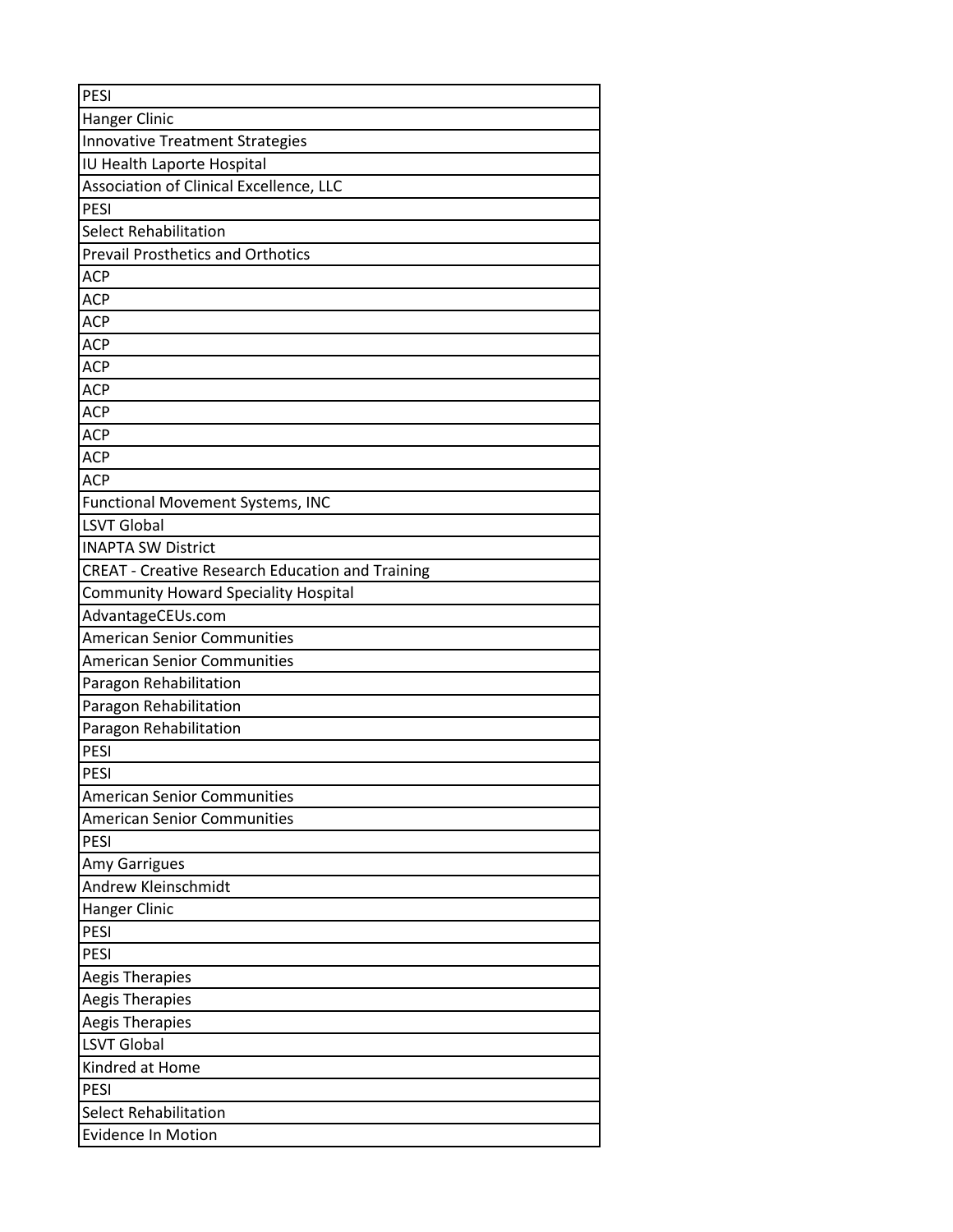| <b>Evidence In Motion</b>                                       |
|-----------------------------------------------------------------|
| <b>Evidence CEU</b>                                             |
| Mend PLLC                                                       |
| Concept Rehab, Inc.                                             |
| Midwest Orthotic & Technology Center                            |
| Midwest Orthotic & Technology Center                            |
| Midwest Orthotic & Technology Center                            |
| Midwest Orthotic & Technology Center                            |
| Will Cox                                                        |
| PESI                                                            |
| St. Vincent Heart Center                                        |
| <b>ATI Physical Therapy</b>                                     |
| <b>Ossur Americas</b>                                           |
| Institute of Advanced Muskuloskeletal Treatments                |
| <b>American Senior Communities</b>                              |
| Midwest Orthotic & Technology Center                            |
| CIAO Seminars/Oncology Rehab Partners                           |
| St. Vincent Hospital                                            |
| <b>PESI</b>                                                     |
| St. Mary's Medical Center                                       |
| Midwest Orthotic & Technology Center                            |
| PESI                                                            |
| <b>PESI</b>                                                     |
| <b>PESI</b>                                                     |
| Motivations, Inc.                                               |
| Genesis Health Alliance & Wabash General Hospital               |
| Franciscan Health Indianapolis                                  |
| SureStep                                                        |
| SureStep                                                        |
| <b>INAPTA</b>                                                   |
| <b>IU Health</b>                                                |
| <b>ACP</b>                                                      |
| <b>INAPTA</b>                                                   |
| <b>ATI Physical Therapy</b>                                     |
| Kinesio University                                              |
| <b>INAPTA</b>                                                   |
| Wee Care Therapy                                                |
| Rehabilitation Institute of Chicago                             |
| Occupro, LLC                                                    |
| Occupro, LLC                                                    |
| School of Health and Rehabilitation Sciences Alumni Association |
| <b>Great Seminars and Books</b>                                 |
| <b>Proactive Medical Review and Consulting</b>                  |
| <b>Aegis Therapies</b>                                          |
| <b>Aegis Therapies</b>                                          |
| Concept Rehab, Inc.                                             |
| PESI                                                            |